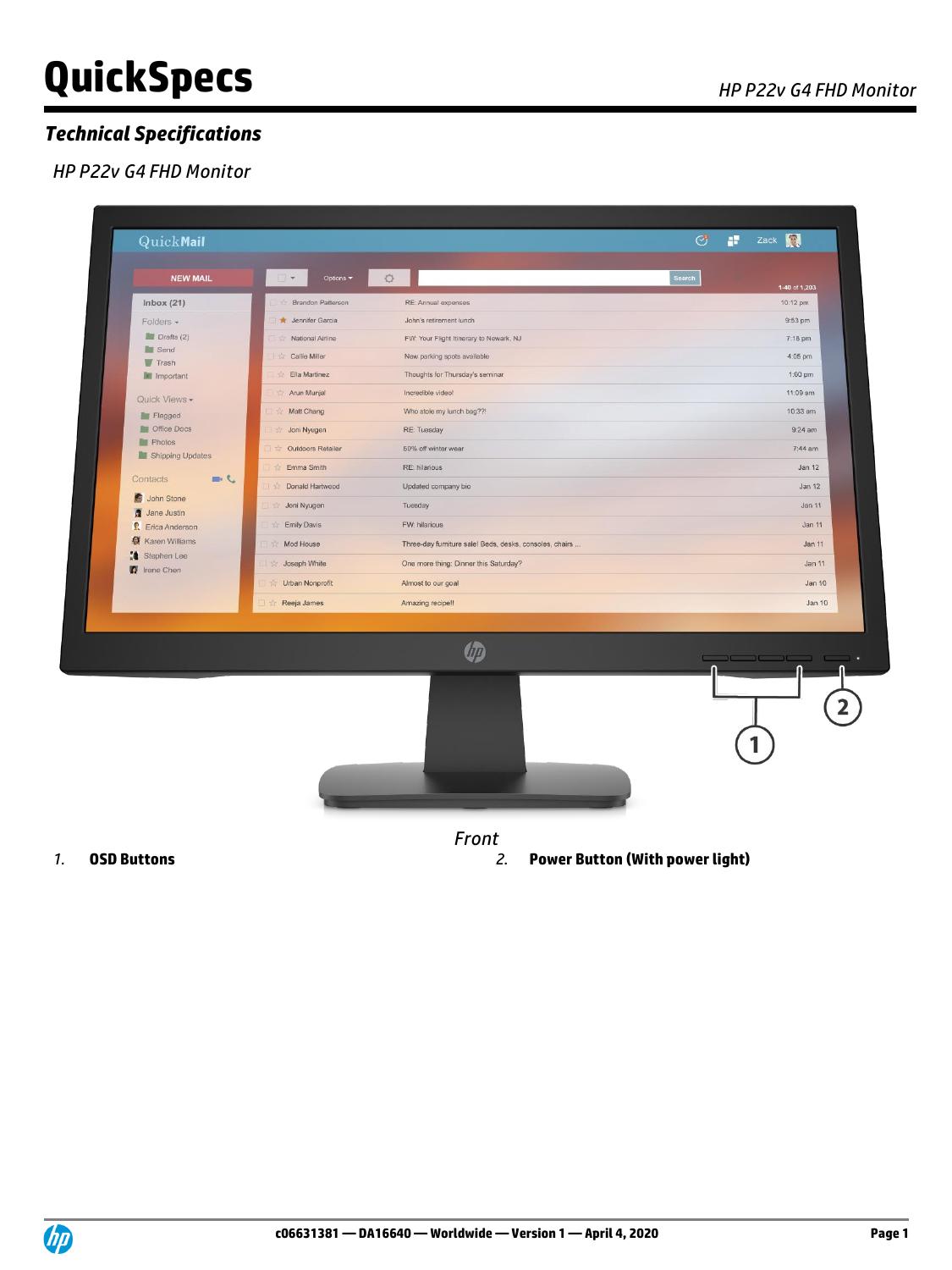# **QuickSpecs** *AP P22v G4 FHD Monitor*

# *Technical Specifications*

*HP P22v G4 FHD Monitor THOR*



- 
- *2.* **Power Connector** *4.* **VGA Connector**
- -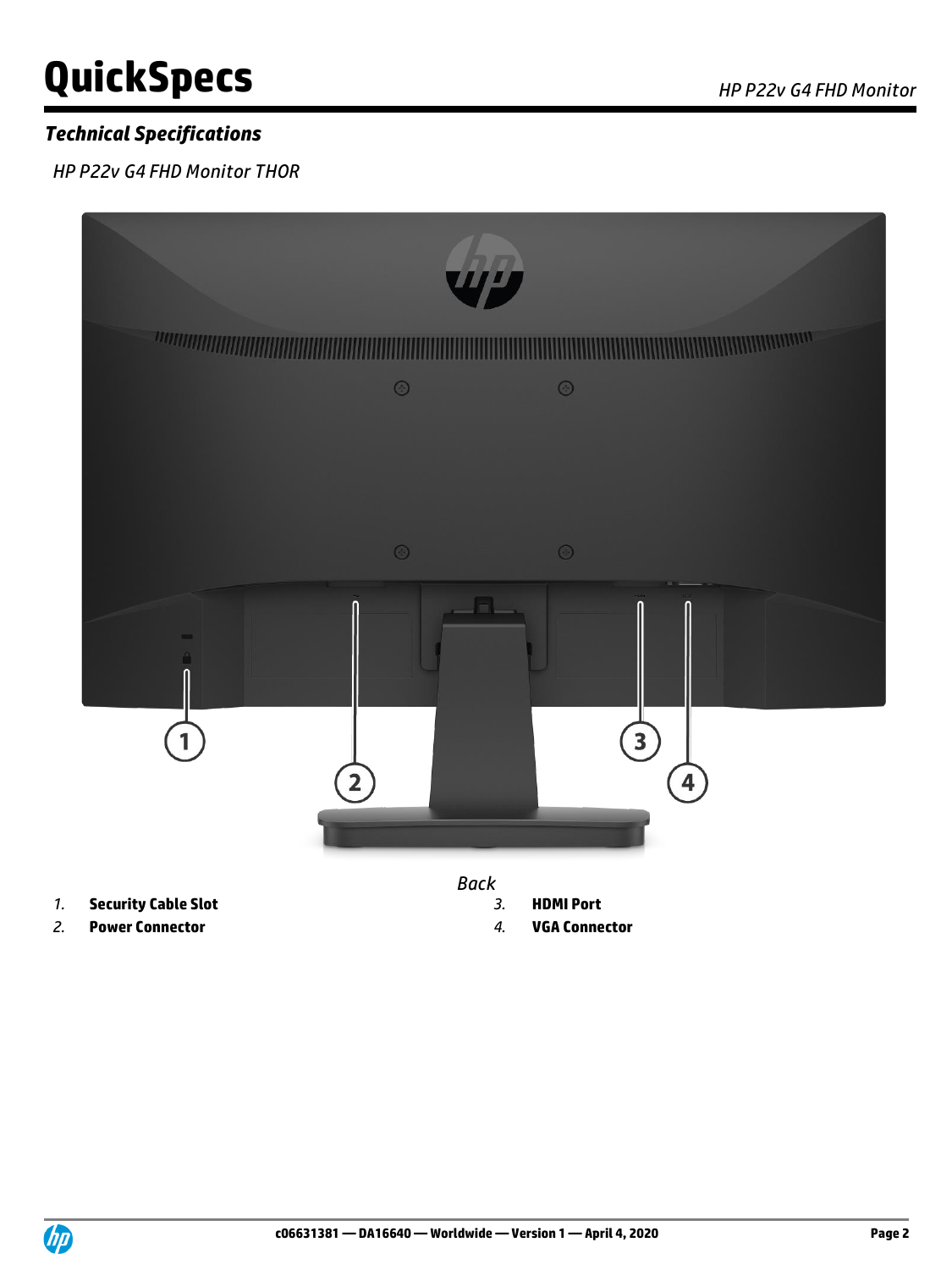# **QuickSpecs** *APP22v G4 FHD Monitor*

# *Technical Specifications*

#### *Models:* **9TT53AA/9TT53A6/9TT53A7/9TT53AS/9TT53AT/9TT53AV**

| <b>Panel Specifications</b>   | Display Size (Diagonal)<br><b>Panel Technology</b><br><b>Curved Panel</b><br><b>Refresh Rate</b><br><b>Panel Bit Depth</b><br><b>Aspect Ratio</b><br><b>Brightness - Typical</b><br><b>Static Contrast Ratio</b><br>Static Contrast Ratio - Minimum<br><b>Dynamic Contrast Ratio</b><br><b>Flicker Free</b><br><b>Pixel Pitch</b><br>Pixels Per Inch (PPI)<br><b>Backlight Lamp Life</b><br>(to half brightness - in hours) | 21.5-inch<br><b>TN</b><br>No<br>60 Hz<br>8 bit<br>16:9<br>250 nits<br>1000:1<br>700:1<br>8M:1 (min.)<br>No<br>0.24825 x 0.24825mm<br>102<br>30 k minimum                                                                                                         |
|-------------------------------|-----------------------------------------------------------------------------------------------------------------------------------------------------------------------------------------------------------------------------------------------------------------------------------------------------------------------------------------------------------------------------------------------------------------------------|------------------------------------------------------------------------------------------------------------------------------------------------------------------------------------------------------------------------------------------------------------------|
|                               | <b>Backlight Type</b><br><b>Screen Treatment</b><br><b>Hardness</b><br>Haze<br>Response Time - Typical<br><b>Horizontal Viewing Angle</b><br>(typical CR>10)<br>Vertical Viewing Angle (typical CR>10)                                                                                                                                                                                                                      | Edge-lit<br>Anti-glare<br>3H<br>25%<br>5ms on/off<br>$170^\circ$<br>$160^\circ$                                                                                                                                                                                  |
|                               | Panel Active Area (w x h)<br>manufacturers; actual performance may vary either higher or lower.                                                                                                                                                                                                                                                                                                                             | 476.64mm x 268.11mm<br>NOTE: Performance specifications represent the typical specifications provided by HP's component                                                                                                                                          |
| Color Gamut Coverage          | <b>NTSC</b>                                                                                                                                                                                                                                                                                                                                                                                                                 | 72%                                                                                                                                                                                                                                                              |
| <b>Color Management</b>       | <b>Calibrated Color Presets</b><br><b>Color Space / Subsampling Support</b><br><b>RGB Channel Adjust</b><br><b>Integrated Calibration Instrument</b><br>Standalone / Schedule Calibration<br><b>Scriptable Calibration</b><br>Default Color Temperature                                                                                                                                                                     | Native<br>No<br>Yes, Gain<br><b>No</b><br><b>No</b><br>No<br>Neutral (6500K)                                                                                                                                                                                     |
| <b>Monitor Specifications</b> | Bezel<br>Color<br>Tilt<br>Swivel<br>Pivot<br><b>Height Adjustment Range</b><br><b>VESA Mounting</b><br><b>Integrated Privacy Filter</b><br><b>Security Lock Ready</b><br><b>Detachable Stand</b><br>Warranty (number of years)                                                                                                                                                                                              | <b>Standard</b><br><b>Black Head</b><br>$-5$ to $+20^\circ$<br><b>No Swivel</b><br><b>No Pivot</b><br>No height adjust<br>100 mm x 100 mm (bracket included)<br>No<br><b>Standard Security Lock Slot</b><br>Yes<br>V22 (1/0/0 for AMS, 1/1/0APJ, 3/3/3 for EMEA) |

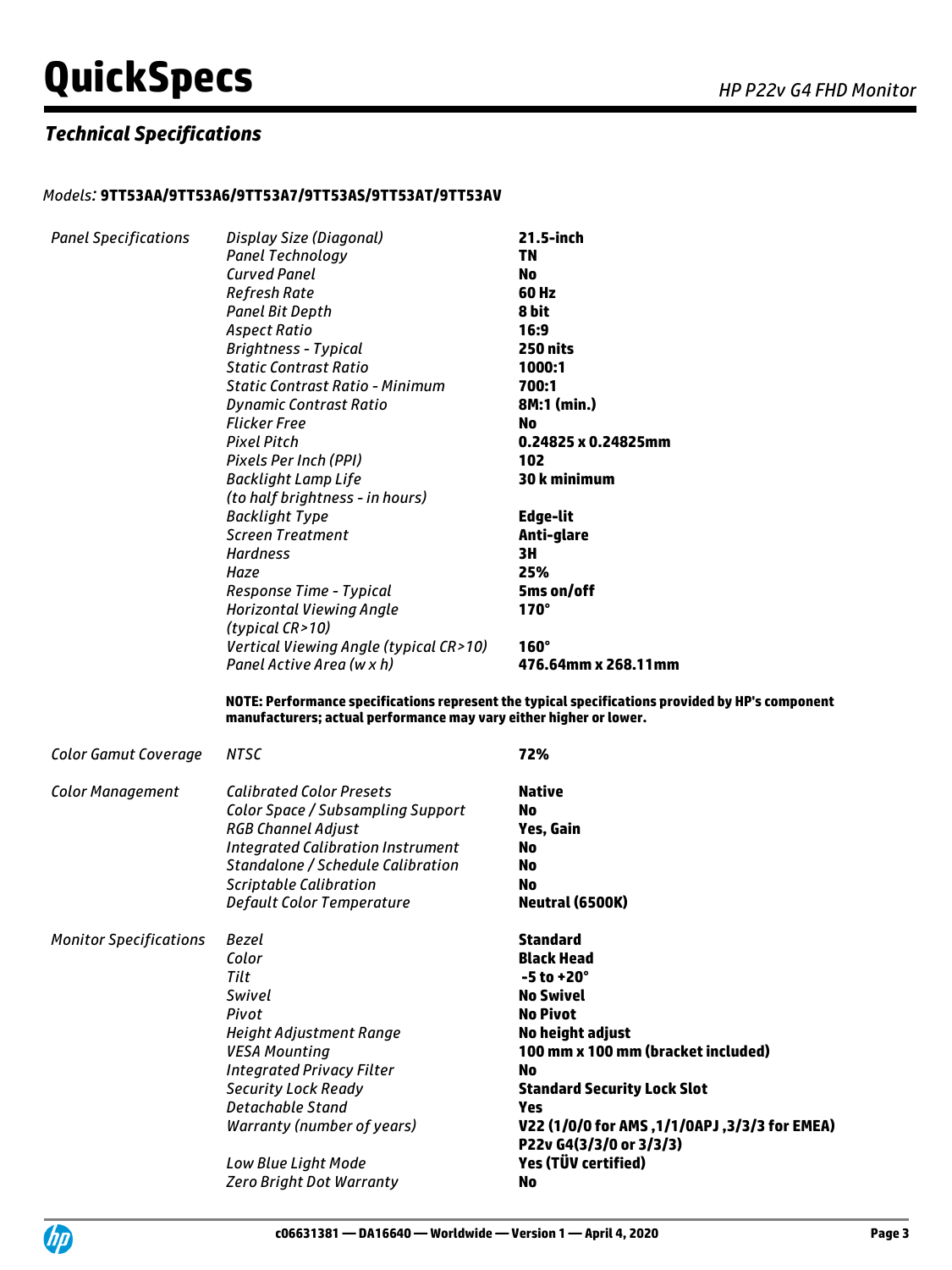# **QuickSpecs** *AP P22v G4 FHD Monitor*

#### *Technical Specifications*

|                                               | Touch-Enabled                                        | <b>Not touch-enabled</b>                                                                                               |
|-----------------------------------------------|------------------------------------------------------|------------------------------------------------------------------------------------------------------------------------|
| Multimedia                                    | Webcam<br>Windows Hello Compatible                   | No integrated webcam<br>No                                                                                             |
|                                               | Microphone                                           | <b>No Microphone</b>                                                                                                   |
| On Screen Display<br>(OSD)                    | <b>Native Resolution</b>                             | Full HD (1920 x 1080)*                                                                                                 |
|                                               |                                                      | *Apply to high resolution and/or high frame rate displays only.<br><b>CONFIRM WITH EPM whether disclaimer applies.</b> |
|                                               | <b>Maximum Resolution</b>                            | 1920 x1080 @ 60Hz                                                                                                      |
|                                               | <b>Preset Graphic Modes/Supported</b><br>Resolutions | 11                                                                                                                     |
|                                               | <b>Minimum Vertical Scan Rate</b>                    | <b>50 Hz</b>                                                                                                           |
|                                               | <b>Maximum Vertical Scan Rate</b>                    | 60 Hz                                                                                                                  |
|                                               | Minimum Horizontal Scan Rate                         | 30.0 kHz                                                                                                               |
|                                               | Maximum Horizontal Scan Rate                         | 80.0 kHz                                                                                                               |
|                                               | Maximum pixel clock                                  | <b>170 MHz</b>                                                                                                         |
|                                               | <b>User Programmable Modes</b>                       | 10                                                                                                                     |
|                                               | <b>User-Assignable Function Buttons</b>              | <b>Yes, 3 buttons</b>                                                                                                  |
|                                               | Audio                                                | No                                                                                                                     |
|                                               | Languages                                            | 10 (English, Spanish, German, French, Italian,<br>Netherlands, Portuguese, Japanese, T-Chinese and S-                  |
|                                               |                                                      | <b>Chinese</b> )                                                                                                       |
| <b>Connector Types</b>                        | <b>HDMI</b><br>VGA                                   | 1 HDMI 1.4<br>1 VGA                                                                                                    |
| Power & Operating                             | <b>Power Supply</b>                                  | Internal                                                                                                               |
| <b>Specs</b>                                  | <b>Power Source</b>                                  | 100 - 240 VAC 50/60 Hz                                                                                                 |
|                                               | <b>Power Consumption - Maximum</b>                   | <b>19W</b>                                                                                                             |
|                                               | <b>Energy Saving/Standby Mode</b>                    | 0.5W                                                                                                                   |
|                                               | <b>Power Consumption - Typical</b>                   | <b>18.5W</b>                                                                                                           |
|                                               | Power cable lenght                                   | 1.9 <sub>m</sub>                                                                                                       |
| <b>Energy Star Data</b>                       | Operational Mode at 100 VAC                          | 12.3W                                                                                                                  |
|                                               | Operational Mode at 115 VAC                          | 12.34W                                                                                                                 |
|                                               | Operational Mode at 230 VAC                          | 12.56 W                                                                                                                |
| <b>EU Energy Efficiency</b><br>Class (EC1062) | <b>On-mode Power Consumption</b><br>(EC 1062/2010)   | <b>13W</b>                                                                                                             |
|                                               | <b>Annual Power Consumption</b><br>(EC 1062/2010)    | <b>19 kWh</b>                                                                                                          |
|                                               | Energy Efficiency Class (EC 1062/2010)               | A+                                                                                                                     |
| <b>Operating Conditions</b>                   | <b>Operating Temperature - Celsius</b>               | $50 - 350C$                                                                                                            |
|                                               | <b>Operating Temperature - Fahrenheit</b>            | $410 - 950F$                                                                                                           |
|                                               | Non-operating Temperature - Celsius                  | $-40^\circ - 65^\circ C$                                                                                               |
|                                               | Non-operating Temperature -<br><b>Fahrenheit</b>     | $-40^{\circ} - 149^{\circ}$ F                                                                                          |
|                                               | <b>Operating Humidity</b>                            | 20 - 80% Relative Humidity (non-condensing)                                                                            |
|                                               | Non-operating Humidity                               | $5 - 95%$                                                                                                              |
|                                               | <b>Operating Altitude</b>                            | $0 - 5,000$ m (16,400 ft.)                                                                                             |
|                                               | Non-operating Altitude                               | $0 - 12,192$ m (40,000 ft.)                                                                                            |

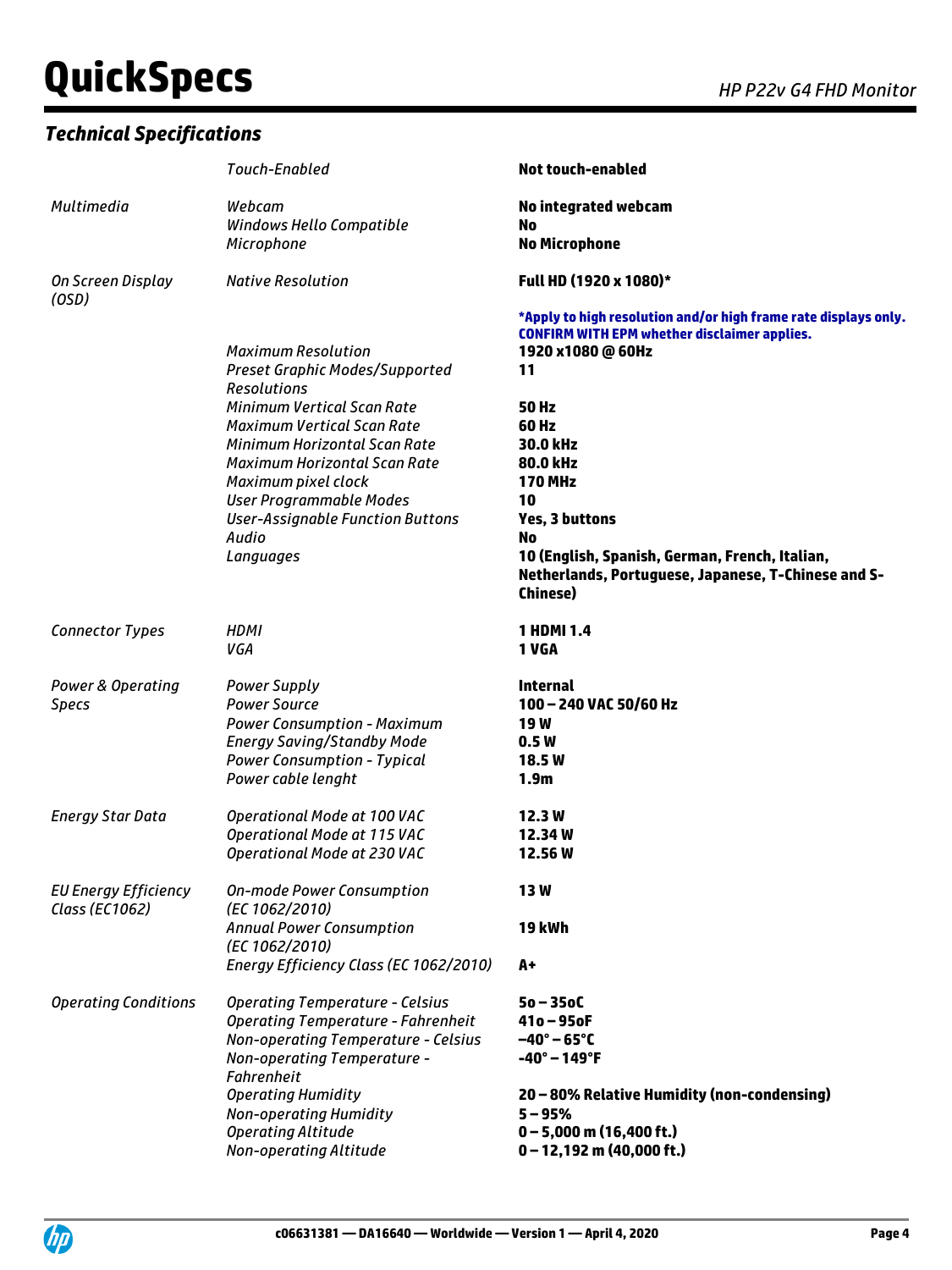# **QuickSpecs** *AP P22v G4 FHD Monitor*

## *Technical Specifications*

| Environmental<br><b>Features</b> and<br>Certifications | Mercury-free LED display backlighting<br>Arsenic-Free Display Glass                   | Yes, Mercury-free LED backlights<br>Yes                                                            |                                                                                                                                                                |
|--------------------------------------------------------|---------------------------------------------------------------------------------------|----------------------------------------------------------------------------------------------------|----------------------------------------------------------------------------------------------------------------------------------------------------------------|
|                                                        | Agency Approvals and Certifications                                                   | <b>WW</b> application<br>CE,CB,KC/KCC/NOM/PSB/ICE/TUV-S/ISO 9241-307/<br><b>Low Blue Light</b>     | EAC/cTUVus/PSB/ISC/CCC/CEL/CECP/SEPA/TCO/Energy<br>Star/ISC/VCCI/FCC/BSMI/Vietnam MEPS/Australian-New<br>Zealand MEPS/WEEE/ South Africa/ Ukraine / BIS / GS / |
|                                                        | Microsoft WHQL Certification                                                          | Win 10, Win 8, Win 7                                                                               |                                                                                                                                                                |
|                                                        | <b>ENERGY STAR® Certified</b>                                                         | Yes                                                                                                |                                                                                                                                                                |
|                                                        | EPEAT <sup>®</sup> Registered                                                         | Yes<br>EPEAT <sup>®</sup> . Status varies by country. Visit www.epeat.net for<br>more information. | Based on US EPEAT <sup>®</sup> registration according to IEEE 1680.1-2018                                                                                      |
|                                                        | China Energy Label                                                                    | <b>CEL Grade 1</b>                                                                                 |                                                                                                                                                                |
|                                                        | <b>TCO Certified</b>                                                                  | Yes                                                                                                |                                                                                                                                                                |
|                                                        | SmartWay Transport Partnership -NA<br>only                                            | Yes (NA sku)                                                                                       |                                                                                                                                                                |
| <b>Recycled Plastics</b>                               | <b>Contains Recycled Plastics</b><br>Recyclable Packaging (Box, packing<br>materials) | 35% recycled ABS<br>69.6% Circular packing material                                                |                                                                                                                                                                |
|                                                        |                                                                                       | <b>Metric</b>                                                                                      | <i><u><b>Imperial</b></u></i>                                                                                                                                  |
| Unit Product/Package<br><b>Specifications</b>          | <b>Product Dimensions</b><br>(Unpacked with stand) (W x D x H)                        | 505×188.95×381.26 mm                                                                               | 19.88×7.44×15.01 in                                                                                                                                            |
|                                                        | <b>Product Dimensions</b><br>(Packed) (W x D x H)                                     | 567×120×387mm                                                                                      | 19.88×1.65×12.21 in                                                                                                                                            |
|                                                        | <b>Display Head Dimensions</b><br>(Unpacked without stand) (W x D x H)                | 505×42×310.26 mm                                                                                   | 22.32×4.72×15.24 in                                                                                                                                            |
|                                                        | <b>Base Area Footprint</b><br>$(w \times d \,mm)$                                     | 188.95 x 181 mm                                                                                    | 7.44 x 7.13 in                                                                                                                                                 |
|                                                        | <b>Bezel Measurements</b>                                                             | top15.97 mm<br>side 24.19 mm<br>bottom 13.17 mm                                                    | top 0.63 in<br>side 0.95 in<br>bottom 0.52 in                                                                                                                  |
|                                                        | <b>Product Weight</b><br>(Unpacked with stand)                                        | 2.85 kg                                                                                            | 6.28 lb                                                                                                                                                        |
|                                                        | Product Weight<br>(Packed)                                                            | 3.79 kg                                                                                            | 8.36 lb                                                                                                                                                        |
|                                                        | <b>Product Weight</b><br>(Head Only)                                                  | 2.48 kg                                                                                            | 5.47 lb                                                                                                                                                        |
| <b>Pallet Information</b>                              | <b>Pallet Dimensions</b><br>$(L \times W \times H)$                                   | <b>Slip Sheet: L: 1150 x W:</b><br>970 x H: 1948 mm (40' ft)                                       | Slip Sheet: L45.28 x W38.19<br>x 76.69 inch (40' ft)                                                                                                           |
|                                                        |                                                                                       | Pallet: L: 1150 x W: 970 x<br>H: 2067 mm (40' ft)                                                  | Pallet: L45.28 x W38.19 x<br>81.38 inch (40' ft)                                                                                                               |
|                                                        | <b>Pallet Total Weight</b>                                                            | <b>Slip Sheet: 307KG (40' ft)</b><br>Pallet: 323KG (40' ft)                                        | Slip Sheet: 676.82 lb (40' ft)<br>Pallet: 712.09 lb (40' ft)                                                                                                   |
|                                                        | <b>Pallet Layers</b>                                                                  | 5 layers per palle (40' ft)                                                                        |                                                                                                                                                                |
|                                                        | Pallet Product per Layer                                                              | 16 per layer (slip sheet &<br>pallet)                                                              |                                                                                                                                                                |
|                                                        | <b>Total Products per Pallet</b>                                                      | 80sets per pallet (slip<br>sheet & pallet)                                                         |                                                                                                                                                                |
|                                                        | Container Load, 20-Foot                                                               | 960 sets (slip sheet and<br>pallet)                                                                |                                                                                                                                                                |

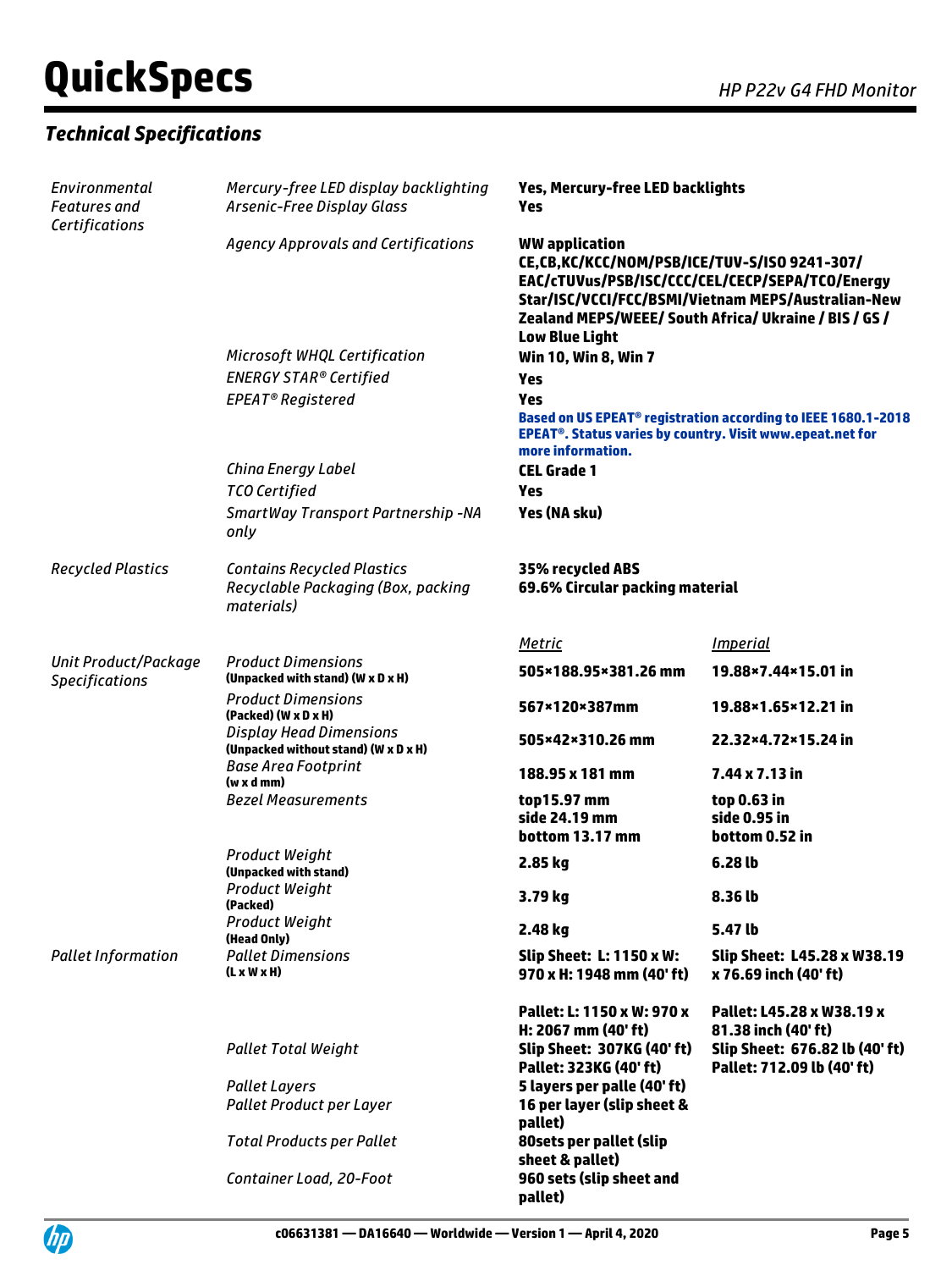# **QuickSpecs** *HP P22v G4 FHD Monitor*

#### *Technical Specifications*

|                                             | Container Load, 40-Foot<br>Container Load, 40-Foot HighQ                                                                         | 1920 sets (slip sheet and<br>pallet)<br>2304 sets (slip sheet &<br>pallet)                                                                                                                                                                                 |
|---------------------------------------------|----------------------------------------------------------------------------------------------------------------------------------|------------------------------------------------------------------------------------------------------------------------------------------------------------------------------------------------------------------------------------------------------------|
| What's in the box?                          | AC power cord (1.9m)<br>VGA cable (1.5m) (Not in V22)<br>HDMI cable (1.8m) (Not in P22v G4)<br><b>OSG</b><br><b>Manual kits)</b> |                                                                                                                                                                                                                                                            |
| User Guide and<br><b>Warranty Languages</b> | User Guide Languages                                                                                                             | English, Arabic, S. Chinese, T. Chinese, Czech, Danish,<br>Dutch, Finnish, French, German, Greek, Hungarian,<br>Italian, Japanese, Kazakh, Korean, Norwegian, Polish,<br>Brazilian Portuguese, Russian, Slovenian, Spanish,<br><b>Swedish and Turkish</b>  |
|                                             | <b>Warranty Languages</b>                                                                                                        | English, Arabic, S. Chinese, T. Chinese, Czech, Danish,<br>Dutch, Finnish, French, German, Greek, Hungarian,<br>Italian, Japanese, Kazakh, Korean, Norwegian, Polish,<br>Brazilian Portuguese, Russian, Slovenian, Spanish,<br><b>Swedish and Turkish.</b> |

#### **Copyright © 2020 HP Development Company, L.P.**

**The information contained herein is subject to change without notice. The only warranties for HP products are set forth in the express limited warranty statements accompanying such products. Nothing herein should be construed as constituting an additional warranty. HP shall not be liable for technical or editorial errors or omissions contained herein. Microsoft and Windows are registered trademarks or trademarks of Microsoft Corporation in the U.S. and/or other countries. ENERGY STAR is a registered trademark owned by the U.S. Environmental Protection Agency.**